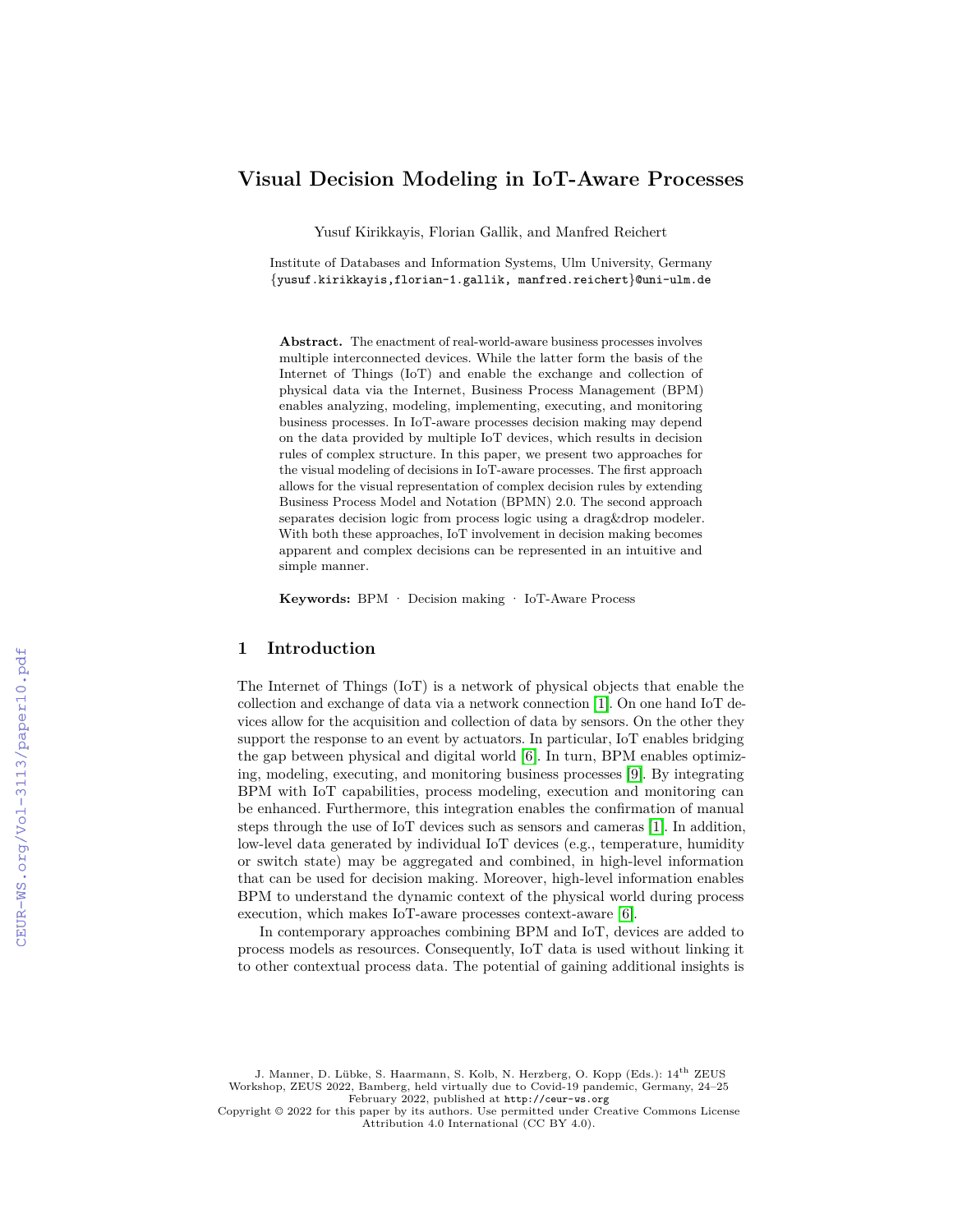## 64 Yusuf Kirikkayis et al.

not exploited [6]. As another challenge of using IoT devices for decision making, IoT-aware processes become decision-intensive [15]. In turn, this leads to an increased complexity due to a high number of decisions as opposed to IoTunaware processes. In contemporary approaches, the involvement of IoT devices in decision making is not explicitly addressed. In addition, complex decisionmaking rules can only be represented in tables or gateways, which affects model readability and comprehensibility.

In this paper, we present two approaches for visually representing decisions in IoT-aware processes. One of these approaches is based on BPMN, whereas the other separates decision from process logic. The approaches aim to explicitly display the IoT devices involved. Furthermore, complex decision rules become more intuitive due to the chosen visualization. The remainder of this paper is organized as follows: Section 2 discusses related work. Section 3 presents the two solution approaches. Finally, Section 4 provides a summary and outlook.

## **2 Related Work**

There exists a variety of approaches [2][4][7] that embed IoT into BPMN-based process models in terms of IoT tasks, physical entities, and resources. However, none of these approaches aggregates IoT data into higher-level information, which then can serve as input for decision making.

The Decision Model and Notation (DMN) standard provides a solution to separate decision from process logic [12]. In [14], the combination of BPMN and DMN is considered for IoT-aware processes. Note that the involvement of IoT devices actually neither becomes apparent in BPMN nor in DMN.

In [16], an approach for converting DMN models into DMN decision tables is presented. In particular, complex decision tables can be created automatically. Still, the problem remains that complex decision tables are difficult to read and comprehend. Furthermore, involved IoT devices are not explicitly represented or highlighted in [16].

## **3 IoT-aware visual decision modeling**

This section presents the approaches for visual decision modeling in IoT-aware processes. Based on literature review and expert interviews we identified the challenge to model complex IoT decisions. To the lack of space we can not provide more details. First of all, a BPMN-based decision modeling approach is introduced, followed by an approach that separates decision modeling from the process logic using a drag&drop modeler.

#### **3.1 Approach 1: Decision modeling in BPMN**

To enable decision modeling directly in BPMN, the following extensions are introduced in BPMN (Figure 1); *IoT representative (1), IoT decision container*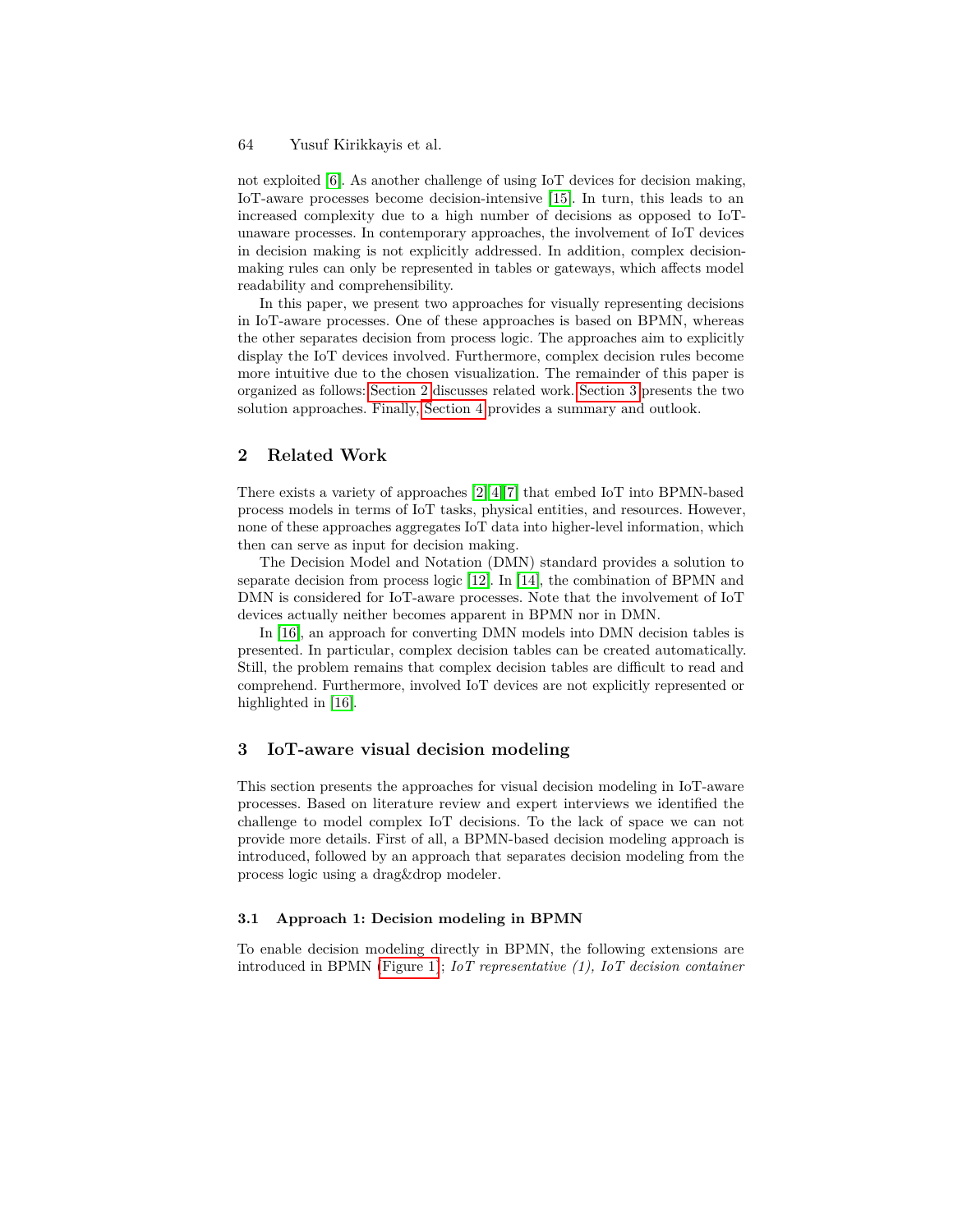*(2,3&4)*, and *IoT decision table (5)*. Each *IoT decision container* contains an *IoT decision table*, which can be filled using the properties panel (7). The *IoT representatives* may be inserted into the *IoT decision container* via drag&drop. An *IoT representative* visualizes IoT sensors such as limit switches, temperature sensors, pressure sensors or light sensors.



Fig. 1: IoT-aware decision modeling in BPMN

Figure 1 shows the modeling of the decision as well as its logic. First, the light scanner, start light barrier, and pressure sensor are queried (low-level information). The query results are then used for defining conditions in the decision table based on boolean algebra (high-level information). In turn, the results of Robot 1 (3) and Robot 2 (4) are used to define conditions for the root decision container Robots (2). The evaluation of this top-level decision, is then considered for controlling the flow of the corresponding process (8). When clicking on the *IoT decision* icon of the corresponding task (7), the root IoT decision container may be expanded/collapsed. Each IoT decision container may contain *n* IoT decision containers and likewise *n* IoT representatives, which results in a tree data structure. The latter is read bottom-up (i.e., the results of the nodes are passed from the bottom to the top) until the final decision is made by the root IoT decision container.

## **3.2 Approach 2: Separate Decision modeling**

To separate the decision from the process logic, a drag&drop modeler is used. This allows the insertion and movement of elements on a modeling area (Figure 2). For modeling the decision logic the following elements are available; *IoT decision*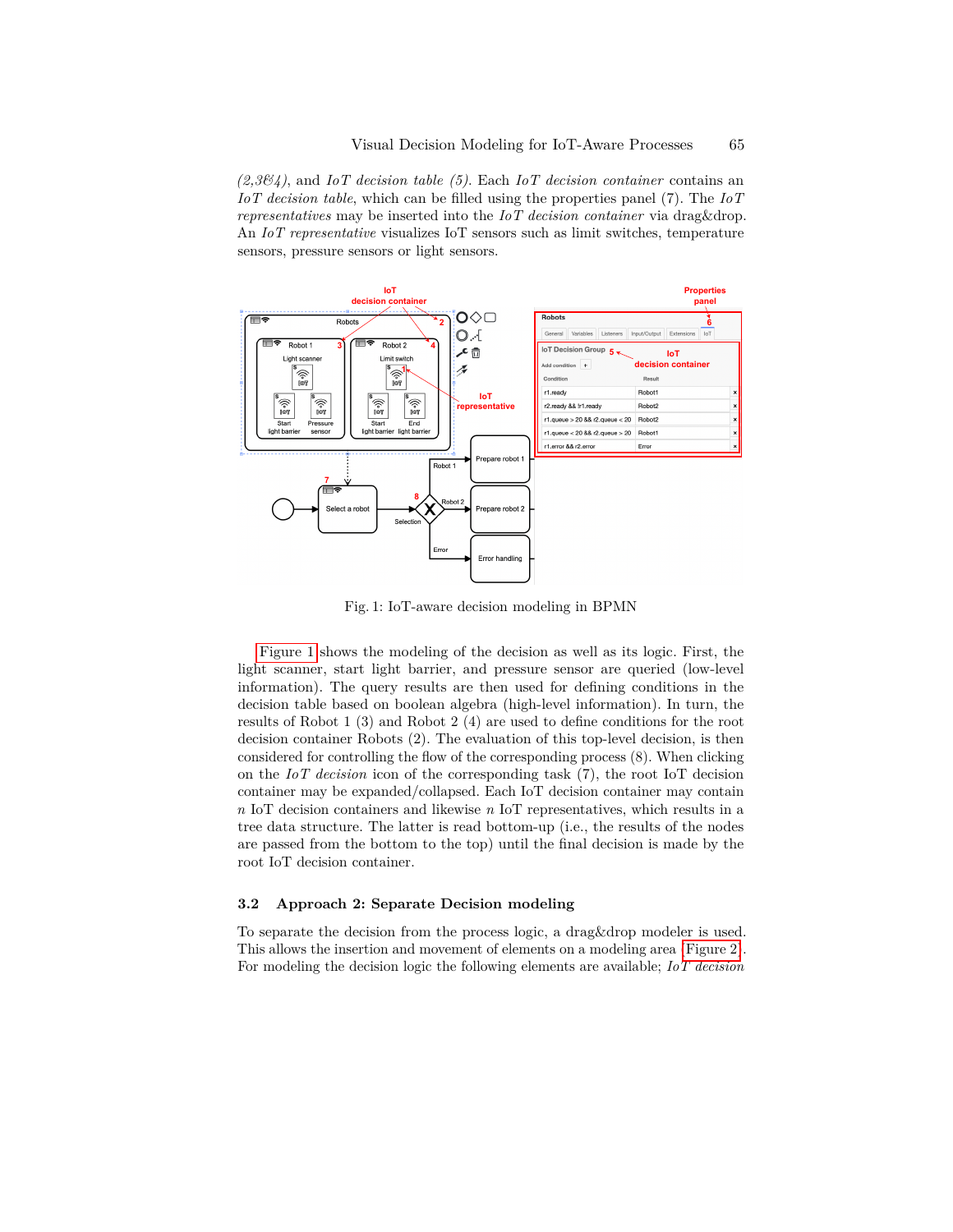## 66 Yusuf Kirikkayis et al.

*container (1), IoT representative and attached comparison (2), logical gates (4&5)* and *result module (6)*.

First, the IoT representative queries the physical sensor. Then, the attached condition is checked. Depending on the result, the IoT representative returns a corresponding boolean value. Each *IoT decision container* may contain any number of *IoT representatives*, *comparison modules*, and *decision containers (1)*. In turn, *IoT representatives* are connected to logical gates, which process multiple boolean input signals into a boolean output signal based on logical operators, such as conjunction (AND gate 4), disjunction (OR gate 5), or negation (3). The output signals of the logical blocks may either lead to a final result or be nested with other *logical blocks*. The final result may be of any data type and be represented by a result module (6). The transfer of the final decision from the drag&drop modeler to the BPMN model is done via an IoT decision task.



Fig. 2: IoT-aware decision modeling separated from BPMN

# **4 Summary and Outlook**

We presented two approaches for visually modeling decisions in IoT-aware processes. The first one enables explicit decision modeling in BPMN using an IoT decision container with a corresponding IoT decision table. The IoT representatives are dragged and dropped into the IoT decision container. These representatives query the physical sensors and store the retrieved values in the decision table. As each IoT decision container has its own decision table, complexity is reduced. Each IoT decision container passes its final decision upwards until reaching the root IoT decision container. The latter makes a final decision, which then flows into the process and can be used in BPMN. As opposed to Approach 1, Approach 2 separates decision modeling from process modeling.

In future work, we will implement the two approaches and evaluate their usability and benefits in a case study. Moreover, we will develop an engine, for processing decision rules in IoT-aware processes. Finally, we will model IoT-aware processes from different domains to further verify the approaches.